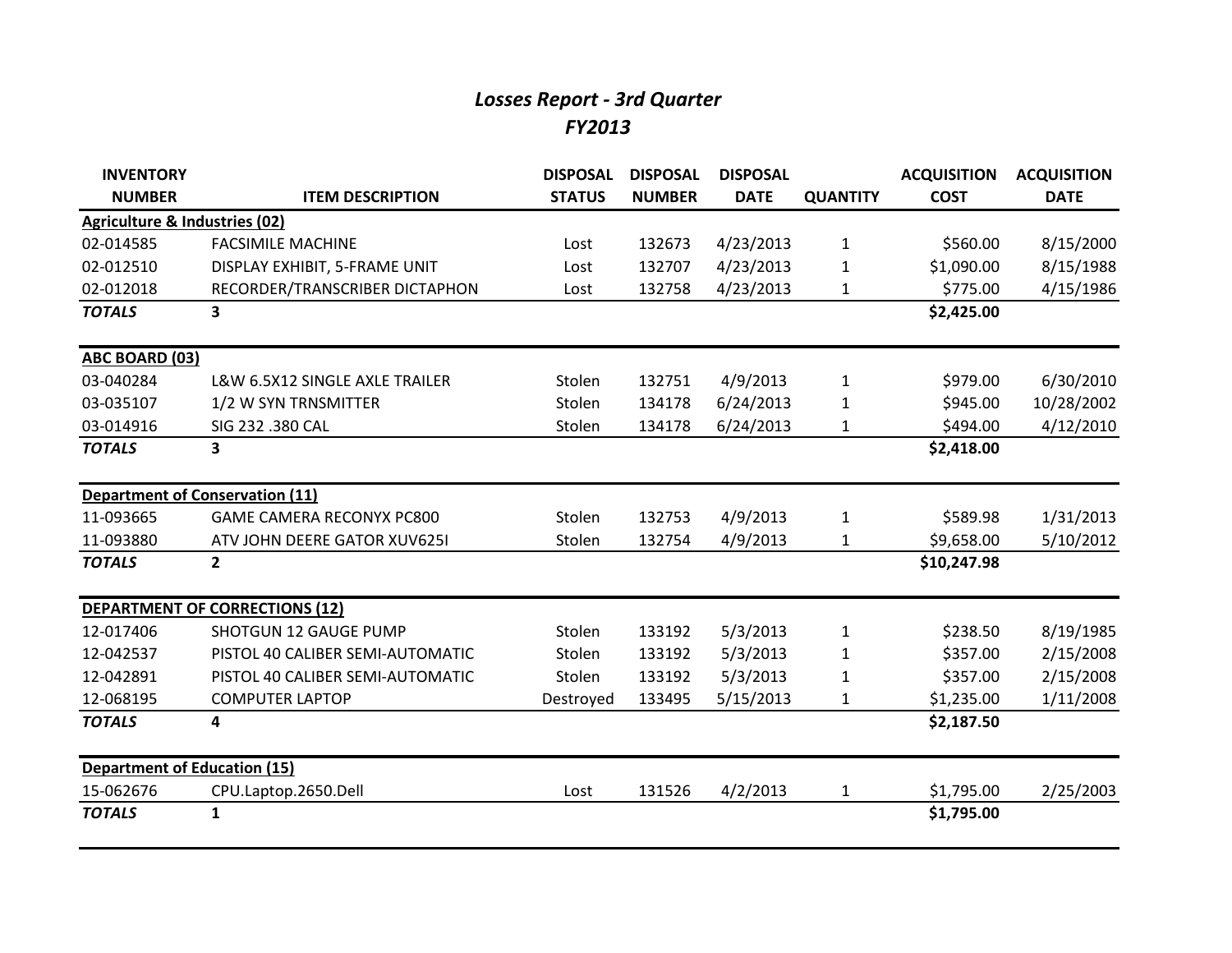| <b>INVENTORY</b> |                                           | <b>DISPOSAL</b> | <b>DISPOSAL</b> | <b>DISPOSAL</b> |                 | <b>ACQUISITION</b> | <b>ACQUISITION</b> |
|------------------|-------------------------------------------|-----------------|-----------------|-----------------|-----------------|--------------------|--------------------|
| <b>NUMBER</b>    | <b>ITEM DESCRIPTION</b>                   | <b>STATUS</b>   | <b>NUMBER</b>   | <b>DATE</b>     | <b>QUANTITY</b> | <b>COST</b>        | <b>DATE</b>        |
|                  | <b>Board of Pardons and Paroles (31)</b>  |                 |                 |                 |                 |                    |                    |
| 31-009165        | CPU LAPTOP - LAPTOP COMPUTER - 1609       | Lost            | 132750          | 4/9/2013        | $\mathbf{1}$    | \$1,945.03         | 5/14/2004          |
| 31-008337        | <b>GATEWAY COMPUTER E2000</b>             | Lost            | 133699          | 5/24/2013       | $\mathbf 1$     | \$1,000.00         | 5/12/2003          |
| 31-008349        | <b>GATEWAY COMPUTER E2000</b>             | Lost            | 133699          | 5/24/2013       | $\mathbf{1}$    | \$1,000.00         | 5/12/2003          |
| 31-008954        | <b>SCANNER - DOCUMENT SCANNER - 1609</b>  | Lost            | 133699          | 5/24/2013       | $\mathbf{1}$    | \$2,637.23         | 4/13/2004          |
| 31-009221        | FAX MACHINE, PITNEY BOWES 1500            | Lost            | 133699          | 5/24/2013       | $\mathbf{1}$    | \$695.00           | 7/9/2004           |
| 31-010189        | <b>CANON DR-3080CII SCANNER</b>           | Lost            | 133699          | 5/24/2013       | $\mathbf{1}$    | \$2,400.73         | 8/30/2005          |
| 31-010706        | <b>PRINTER</b>                            | Lost            | 133699          | 5/24/2013       | $\mathbf{1}$    | \$808.00           | 1/1/1995           |
| 31-010738        | <b>PRINTER</b>                            | Lost            | 133699          | 5/24/2013       | $\mathbf{1}$    | \$792.00           | 9/8/1995           |
| 31-010743        | <b>PRINTER</b>                            | Lost            | 133699          | 5/24/2013       | $\mathbf{1}$    | \$864.00           | 10/12/1996         |
| 31-011200        | <b>DESKTOP COMPUTER</b>                   | Lost            | 133699          | 5/24/2013       | $\mathbf{1}$    | \$806.00           | 9/30/2008          |
| 31-011404        | <b>DESKTOP COMPUTER</b>                   | Lost            | 133699          | 5/24/2013       | $\mathbf 1$     | \$806.00           | 9/30/2008          |
| <b>TOTALS</b>    | 11                                        |                 |                 |                 |                 | \$13,753.99        |                    |
|                  |                                           |                 |                 |                 |                 |                    |                    |
|                  | <b>Alabama State Docks Authority (47)</b> |                 |                 |                 |                 |                    |                    |
| 47-009994        | LADDER, COTTERMAN ROLLING SAFE            | Lost            | 133023          | 5/1/2013        | $\mathbf{1}$    | \$1,780.73         | 6/1/1992           |
| 47-032721        | <b>RADIO</b>                              | Lost            | 133023          | 5/1/2013        | $\mathbf 1$     | \$2,373.92         | 7/28/2004          |
| 47-032961        | <b>RADIO</b>                              | Lost            | 133023          | 5/1/2013        | $\mathbf{1}$    | \$2,711.88         | 1/10/2005          |
| 47-032968        | <b>RADIO</b>                              | Lost            | 133023          | 5/1/2013        | $\mathbf{1}$    | \$2,711.88         | 1/10/2005          |
| 47-032980        | <b>RADIO</b>                              | Lost            | 133023          | 5/1/2013        | $\mathbf{1}$    | \$1,116.96         | 11/4/2004          |
| 47-032985        | <b>RADIO</b>                              | Lost            | 133023          | 5/1/2013        | $\mathbf{1}$    | \$2,752.89         | 2/28/2005          |
| 47-033391        | <b>RADIO</b>                              | Lost            | 133023          | 5/1/2013        | $\mathbf{1}$    | \$1,699.04         | 1/8/2007           |
| 47-033395        | <b>RADIO</b>                              | Lost            | 133023          | 5/1/2013        | $\mathbf{1}$    | \$1,699.04         | 1/8/2007           |
| 47-033350        | <b>RADIO</b>                              | Lost            | 133023          | 5/1/2013        | $\mathbf{1}$    | \$1,699.04         | 12/15/2006         |
| 47-033364        | <b>RADIO</b>                              | Lost            | 133023          | 5/1/2013        | $\mathbf{1}$    | \$1,699.04         | 12/15/2006         |
| 47-033699        | <b>AIR CONDITIONER</b>                    | Lost            | 133023          | 5/1/2013        | $\mathbf 1$     | \$729.99           | 6/5/2008           |
| 47-033755        | RADIO, MACOM                              | Lost            | 133023          | 5/1/2013        | $\mathbf{1}$    | \$1,723.46         | 12/8/2008          |
| 47-033756        | RADIO, MACOM                              | Lost            | 133023          | 5/1/2013        | $\mathbf{1}$    | \$1,723.46         | 12/8/2008          |
| 47-034025        | <b>RADIO</b>                              | Lost            | 133023          | 5/1/2013        | $\mathbf{1}$    | \$699.50           | 10/12/2010         |
| 47-034033        | <b>AIR CONDITIONER</b>                    | Lost            | 133023          | 5/1/2013        | $\mathbf{1}$    | \$749.94           | 6/16/2010          |
| 47-034367        | <b>RADIO</b>                              | Lost            | 133023          | 5/1/2013        | $\mathbf{1}$    | \$1,000.00         | 9/7/2012           |
| <b>TOTALS</b>    | 16                                        |                 |                 |                 |                 | \$26,870.77        |                    |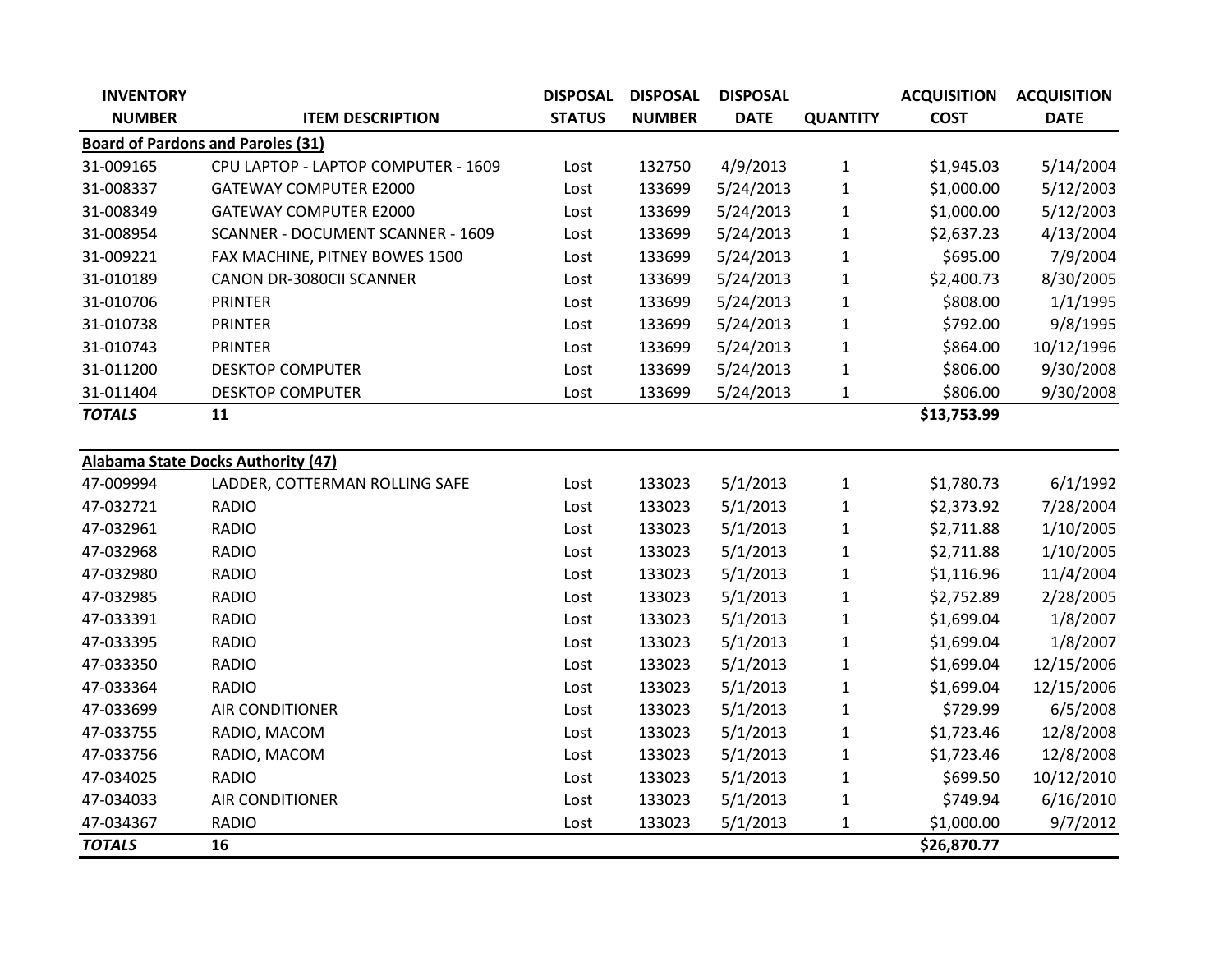| <b>INVENTORY</b>                |                                              | <b>DISPOSAL</b> | <b>DISPOSAL</b> | <b>DISPOSAL</b> |                 | <b>ACQUISITION</b> | <b>ACQUISITION</b> |
|---------------------------------|----------------------------------------------|-----------------|-----------------|-----------------|-----------------|--------------------|--------------------|
| <b>NUMBER</b>                   | <b>ITEM DESCRIPTION</b>                      | <b>STATUS</b>   | <b>NUMBER</b>   | <b>DATE</b>     | <b>QUANTITY</b> | <b>COST</b>        | <b>DATE</b>        |
|                                 | <b>Department of Conservation-Parks (54)</b> |                 |                 |                 |                 |                    |                    |
| 54-083239                       | <b>MOTOR BOAT 4HP</b>                        | Stolen          | 131896          | 4/9/2013        | $\mathbf{1}$    | \$750.00           | 1/5/2005           |
| <b>TOTALS</b>                   | 1                                            |                 |                 |                 |                 | \$750.00           |                    |
|                                 | Alabama Space & Rocket Center (92)           |                 |                 |                 |                 |                    |                    |
| 92-008448                       | <b>COMPUTER, OPTIPLEX</b>                    | Lost            | 133589          | 5/24/2013       | 1               | \$1,863.90         | 7/7/2000           |
| 92-009172                       | PRINTER, COLOR LASERJET                      | Lost            | 133589          | 5/24/2013       | $\mathbf{1}$    | \$2,298.55         | 4/29/2005          |
| 92-009363                       | <b>CENTRIFUGE, MICRO</b>                     | Lost            | 133589          | 5/24/2013       | $\mathbf{1}$    | \$705.00           | 3/6/2006           |
| 92-009638                       | SWITCH, CATALYST                             | Lost            | 133589          | 5/24/2013       | $\mathbf{1}$    | \$4,837.25         | 12/7/2007          |
| 92-010028                       | COMPUTER, LAPTOP                             | Lost            | 133589          | 5/24/2013       | 1               | \$500.00           | 1/8/2009           |
| 92-009941                       | <b>COMPUTER</b>                              | Lost            | 133589          | 5/24/2013       | $\mathbf{1}$    | \$500.00           | 10/13/2008         |
| 92-010082                       | CHAFER, FOOD WARMER                          | Lost            | 133589          | 5/24/2013       | $\mathbf{1}$    | \$519.56           | 7/14/2009          |
| 92-010072                       | CHAFER, FOOD WARMER                          | Lost            | 133589          | 5/24/2013       | 1               | \$519.56           | 7/14/2009          |
| 92-010224                       | <b>COMPUTER</b>                              | Lost            | 133589          | 5/24/2013       | 1               | \$500.00           | 11/9/2010          |
| <b>TOTALS</b>                   | 9                                            |                 |                 |                 |                 | \$12,243.82        |                    |
| <b>Finance Motor Pool (99)</b>  |                                              |                 |                 |                 |                 |                    |                    |
| 99-002404                       | 2008 CHEVROLET IMPALA, FLEX FUEL             | Destroyed       | 132620          | 4/16/2013       | $\mathbf{1}$    | \$15,523.43        | 4/25/2008          |
| <b>TOTALS</b>                   | $\mathbf{1}$                                 |                 |                 |                 |                 | \$15,523.43        |                    |
| <b>School of Fine Arts (AF)</b> |                                              |                 |                 |                 |                 |                    |                    |
| AF-001586                       | Apprentice WS w foto/phoresis OV             | Lost            | 131637          | 4/23/2013       | 1               | \$1,999.50         | 1/3/2008           |
| AF-500306                       | <b>Airliner Wireless Slate</b>               | Lost            | 131637          | 4/23/2013       | 1               | \$550.00           | 5/20/2009          |
| <b>TOTALS</b>                   | $\overline{2}$                               |                 |                 |                 |                 | \$2,549.50         |                    |
|                                 | <b>Office of Prosecution Services (AP)</b>   |                 |                 |                 |                 |                    |                    |
| AP-000967                       | CPU LAPTOP - LAPTOP COMPUTER - 1609          | Lost            | 133098          | 4/29/2013       | 1               | \$1,551.03         | 3/24/2005          |
| <b>TOTALS</b>                   | 1                                            |                 |                 |                 |                 | \$1,551.03         |                    |